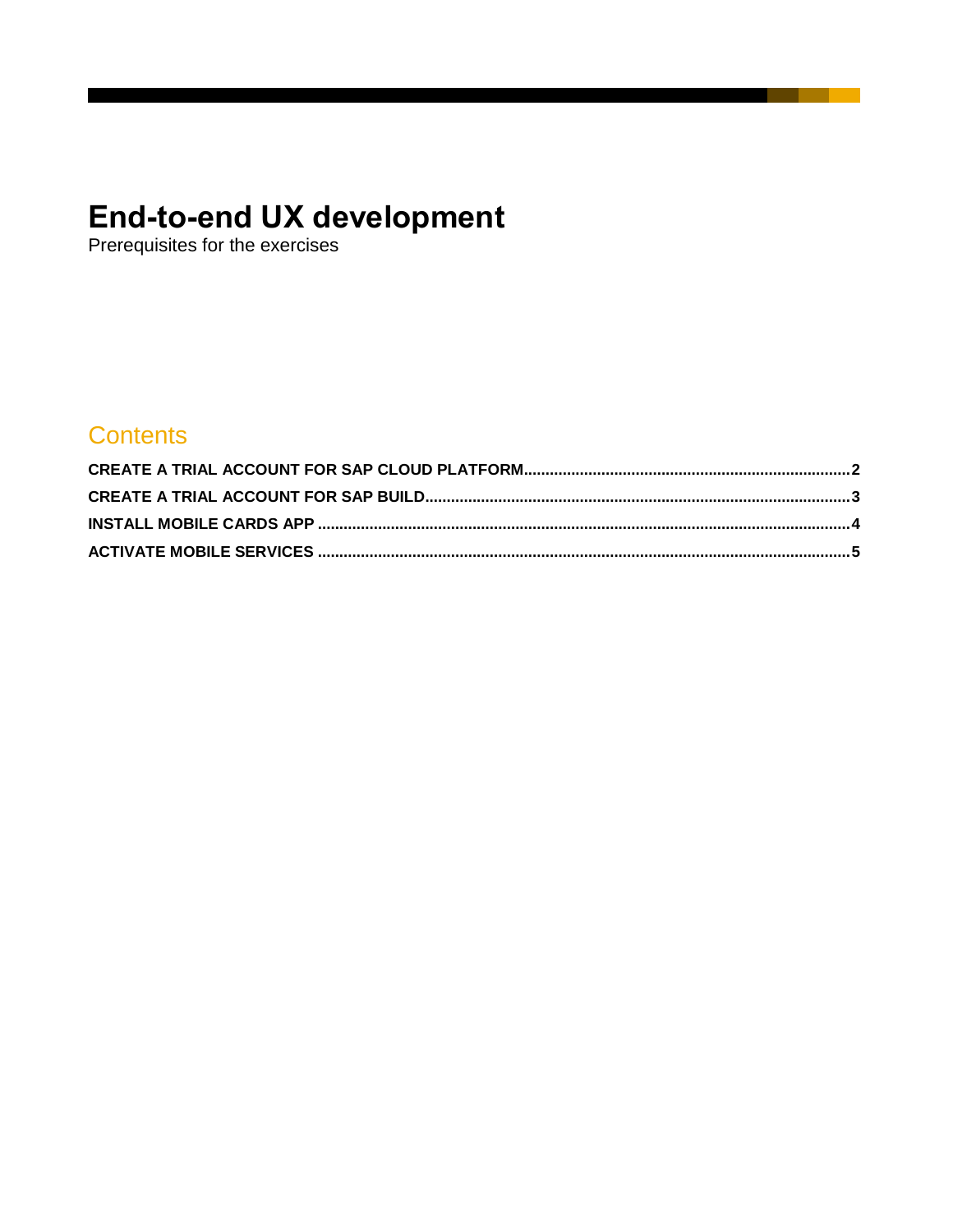#### <span id="page-1-0"></span>**CREATE A TRIAL ACCOUNT FOR SAP CLOUD PLATFORM**

| <b>Explanation</b>                                                                                                                                                                                                                                                                                                                                                                                                                                           | <b>Screenshot</b>                                                                                                                                 |
|--------------------------------------------------------------------------------------------------------------------------------------------------------------------------------------------------------------------------------------------------------------------------------------------------------------------------------------------------------------------------------------------------------------------------------------------------------------|---------------------------------------------------------------------------------------------------------------------------------------------------|
| You can request the trial account for SAP<br>Cloud Platform in the <b>Neo</b> environment by<br>going to the SAP Cloud Platform<br>homepage at<br>https://account.hanatrial.ondemand.com/.<br>Click Register and fill all the required fields.<br>The registration process is straightforward<br>and self-explaining - but if you need help<br>please follow the instructions in the Help<br>documentation: Sign Up for a Trial<br>Account.<br><b>Result</b> | 合 Home<br>Home - Overview<br>$\bigoplus$<br>Register<br>Log On<br><b>SAP Cloud Platform</b><br>Develop, extend, and run applications in the cloud |
| Your trial account in the <b>Neo</b> environment<br>has been created. You are now on the<br>Home > Europe (Rot) - Trial region<br>screen. To navigate to your trial<br>subaccount, click the <user id=""> trial tile.<br/>The name of your new trial account<br/>contains the suffix trial, for example,<br/>p0123456789trial.</user>                                                                                                                        | Registration                                                                                                                                      |
|                                                                                                                                                                                                                                                                                                                                                                                                                                                              | <b>Tell Us About Yourself</b>                                                                                                                     |
|                                                                                                                                                                                                                                                                                                                                                                                                                                                              | <b>First Name</b>                                                                                                                                 |
|                                                                                                                                                                                                                                                                                                                                                                                                                                                              | Last Name <sup>7</sup>                                                                                                                            |
|                                                                                                                                                                                                                                                                                                                                                                                                                                                              | E-Mail                                                                                                                                            |
|                                                                                                                                                                                                                                                                                                                                                                                                                                                              |                                                                                                                                                   |
|                                                                                                                                                                                                                                                                                                                                                                                                                                                              | <b>Set Password</b>                                                                                                                               |
|                                                                                                                                                                                                                                                                                                                                                                                                                                                              | Password                                                                                                                                          |
|                                                                                                                                                                                                                                                                                                                                                                                                                                                              | Re-Enter Password                                                                                                                                 |
|                                                                                                                                                                                                                                                                                                                                                                                                                                                              |                                                                                                                                                   |
|                                                                                                                                                                                                                                                                                                                                                                                                                                                              |                                                                                                                                                   |

and the state of the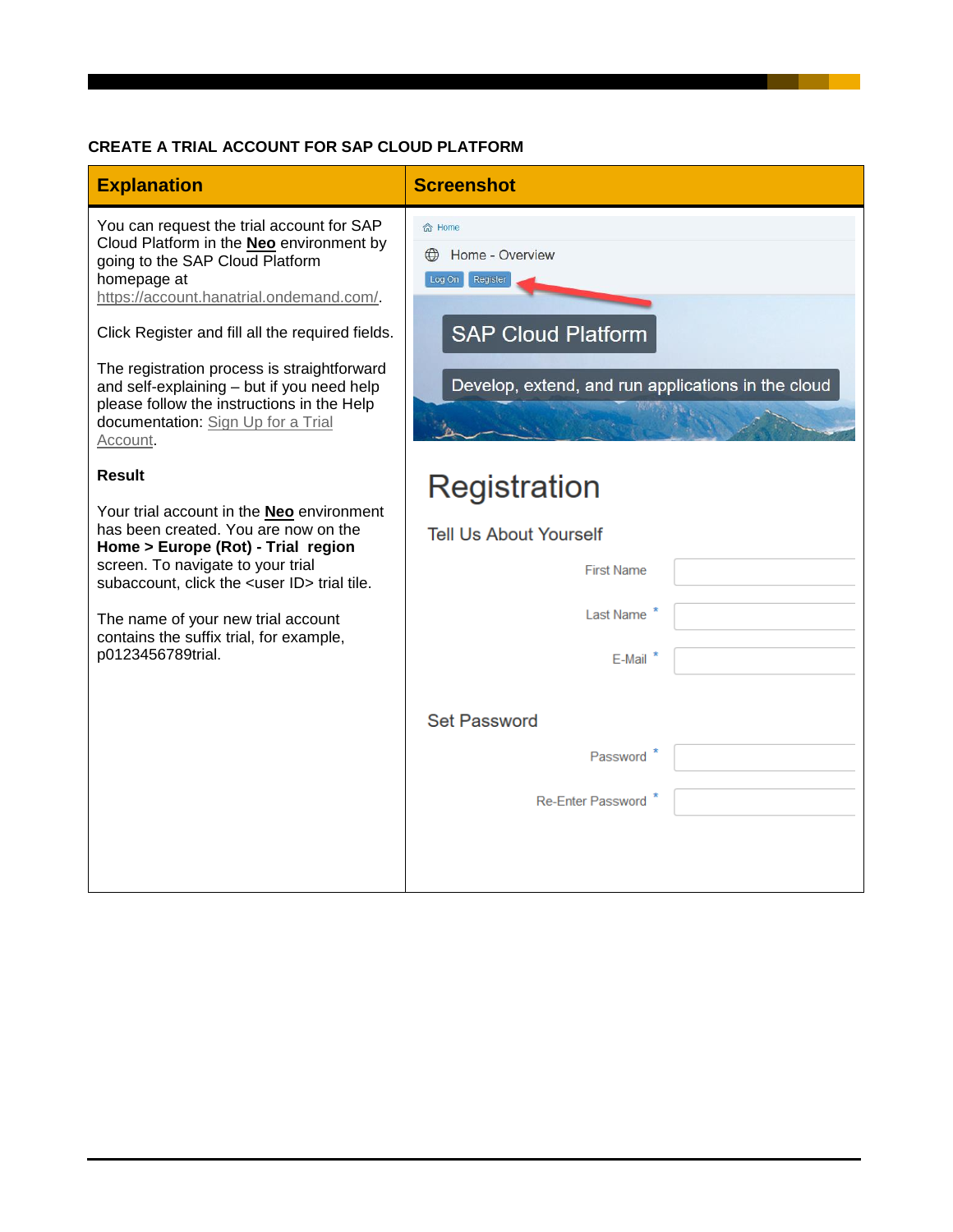#### <span id="page-2-0"></span>**CREATE A TRIAL ACCOUNT FOR SAP BUILD**

|          | <b>Explanation</b>                                                                                                                                                   | <b>Screenshot</b>                                                                                                                                                                                                                                                                                                                                                                                                                                                                                                                              |
|----------|----------------------------------------------------------------------------------------------------------------------------------------------------------------------|------------------------------------------------------------------------------------------------------------------------------------------------------------------------------------------------------------------------------------------------------------------------------------------------------------------------------------------------------------------------------------------------------------------------------------------------------------------------------------------------------------------------------------------------|
| 1.<br>2. | Go to www.build.me.<br>If requested, click OK, got it! to<br>allow the usage of cookies and<br>SAP Web Analytics.                                                    | tics to gather data about how you use BUILD. You can opt-out by deselecting the "<br>Allow SAP Web Analytics<br>OK, GOT IT<br>kies on this device<br>build                                                                                                                                                                                                                                                                                                                                                                                     |
| 3.<br>4. | Click on Sign up<br>Q LOG IN<br>SIGN UP ><br>create your own free account.<br>Enter your valid email address<br>and click Proceed.                                   | Create a BUILD account<br><b>FMAIL</b><br>emma@toyland.com<br><b>PROCEED</b><br>Already have an account? Log in here                                                                                                                                                                                                                                                                                                                                                                                                                           |
| 5.       | Fill in the registration form with a<br>valid email address and agree to<br>terms and condition.                                                                     | Registration<br>Tell Us About Yourself                                                                                                                                                                                                                                                                                                                                                                                                                                                                                                         |
| 6.       | Click Register.                                                                                                                                                      | First Name<br>Emma<br>Last Name<br>Smith                                                                                                                                                                                                                                                                                                                                                                                                                                                                                                       |
| 7.<br>8. | Access your email account and<br>open the email from<br>notification@sapnetworkmail.co<br>m with subject Welcome to<br><b>BUILD.</b><br>Click the Verify Email link. | E-Mail<br>emma@toyland.com<br>Set Password<br><br>Password<br>✓<br>Re-Enter Password<br><br>×.<br><b>Terms and Conditions</b><br>VI have read the <b>Privacy Statement</b> and consent to this agreement.*                                                                                                                                                                                                                                                                                                                                     |
| 9.       | On the Account Successfully<br>Activated screen, click OK.                                                                                                           | OI have read and understood the Terms and Conditions of MASTER-CI-REF-STANDARD.*                                                                                                                                                                                                                                                                                                                                                                                                                                                               |
|          | You are taken back to the build<br>homepage.                                                                                                                         | *Required<br><b>Register</b>                                                                                                                                                                                                                                                                                                                                                                                                                                                                                                                   |
|          | 10. Login with your newly created<br>user and close the Getting<br>started pop-up.                                                                                   | <b>SAP</b> Cloud Platform                                                                                                                                                                                                                                                                                                                                                                                                                                                                                                                      |
|          |                                                                                                                                                                      | <b>Welcome to BUILD</b><br>$-16$<br>Von: notification@sapnetworkmail.com O<br><b>build</b><br>Hey there,<br>Welcome to BUILD - the best way to collaborate and create beautiful prototypes!<br>Before you can continue, you need to verify your email address by selecting the button below:<br><b>VERIFY EMAIL</b><br>ਦਾ<br>If this button doesn't work, you can copy and paste this URL into a new browser window:<br>https://build.accounts.ondemand.com<br>/ids/activation?token=I1BBB64687A60FF356C91FD1796B50C3FBI1398D6C60D7814E4CCC61- |

**Contract Contract**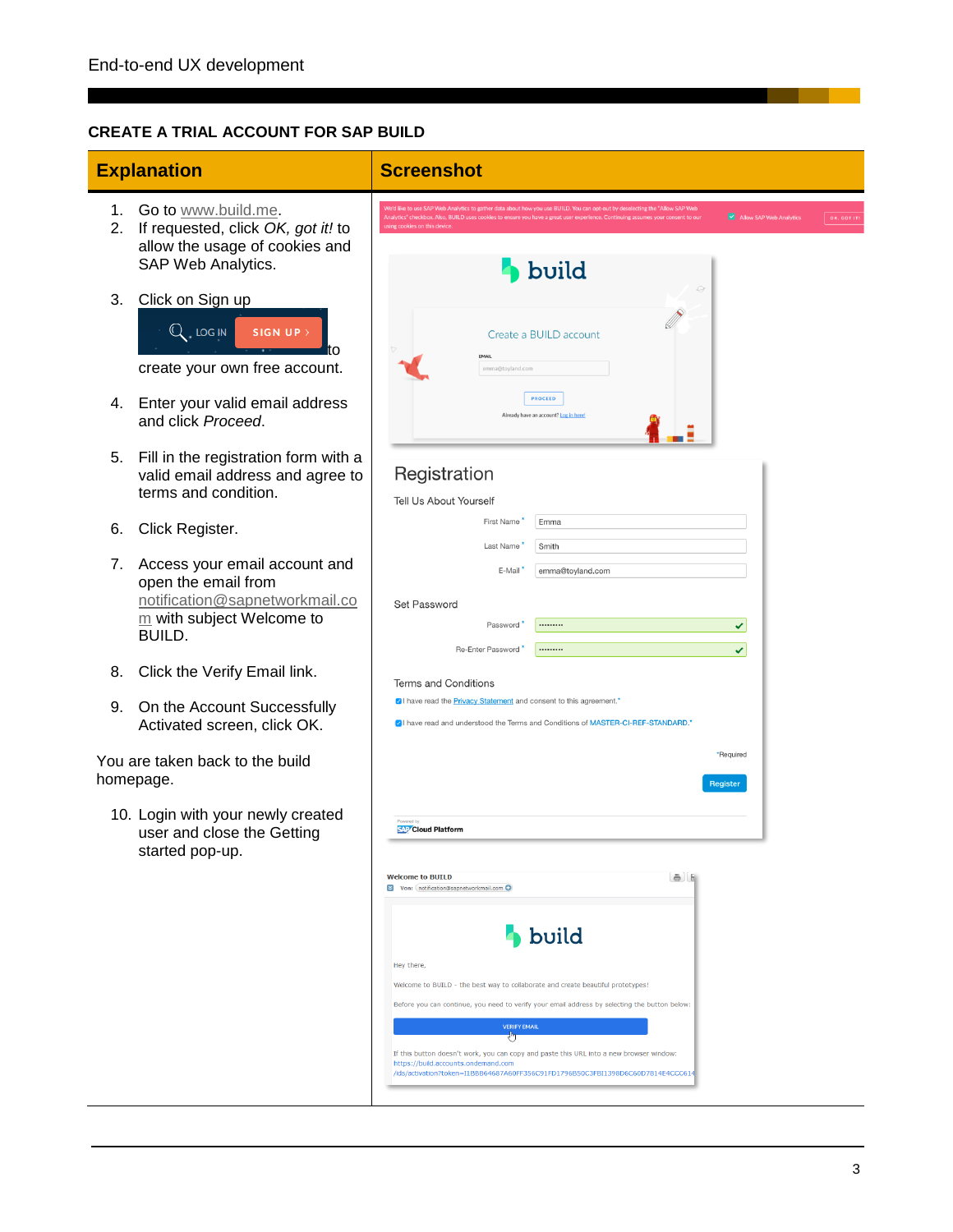#### <span id="page-3-0"></span>**INSTALL MOBILE CARDS APP**

### **Explanation**

Download the Mobile Cards app from [Apple Store](https://itunes.apple.com/us/app/sap-mobile-cards/id1168110623?mt=8) or [Google Play](https://play.google.com/store/apps/details?id=com.sap.content2go) to your phone. You may use these QR codes:



and the control